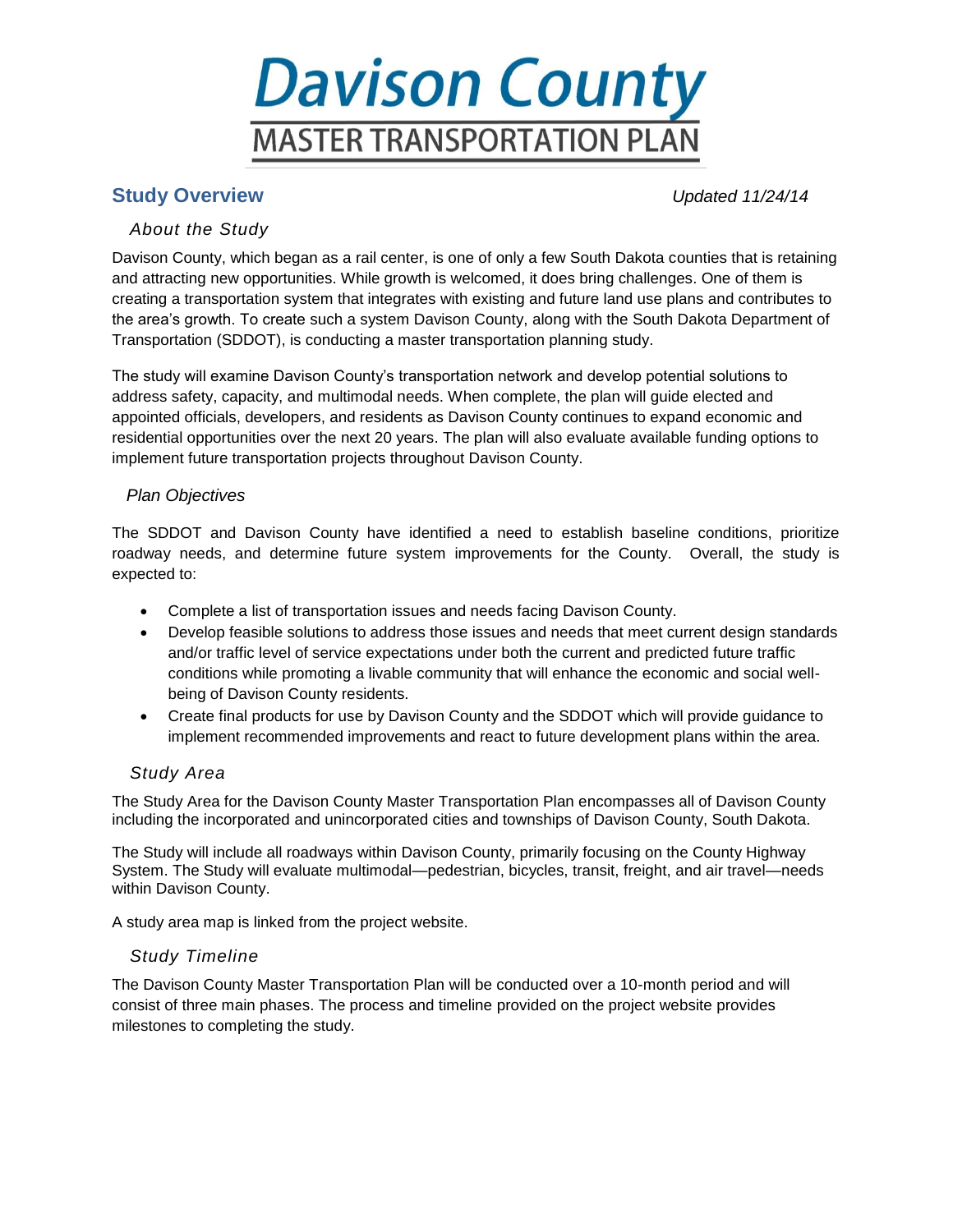

## *Study Team*

The study team comprises representatives from Davison County, the City of Mitchell, and the South Dakota Department of Transportation (SDDOT). The SDDOT is responsible for oversight of the day-today activities of the consultant team.

[HR Green,](http://www.hrgreen.com/) Inc. is the consultant hired to lead the study. HR Green is a professional engineering and technical consulting firm serving clients throughout the United States and beyond.

## **Get Involved**

## *Public Meeting Dates*

An important component of this master transportation planning study is your input. Our next public meeting is Tuesday, December 2, 2014 at the Davison County Fairgrounds, Meeting Hall.

A second public information meeting will be held in the spring/summer of 2015 to present a draft plan for public review and comment.

## *Internet Survey*

A survey is being conducted to learn about citizens' travel patterns, Davison County's transportation needs, and suggestions for improvements. To participate in our survey, click on the following link:

#### <https://www.surveymonkey.com/s/DavisonCounty>

Participants in the survey will have the opportunity to take part in a drawing for "Mitchell Money."

Prizes include three "Mitchell Money" certificates; one valued at \$50.00 and the other two valued at \$25.00 each. Three winners will be identified on **Friday, December 19, 2014** by random selection and will be contacted by a project representative via phone and email. Attempts to contact winners will be made four times. If we are unable to reach you or you do not claim your prize by December 31, 2014, you will forfeit the gift card and another winner will be selected from the pool of eligible participants.

*\* Please note that employees and their family members of the following are not eligible to win: Federal Highway Administration, South Dakota Department of Transportation, Davison County and any of the consulting firms working on or affiliated with the Davison County Master Transportation Plan.*

# **Study Documents**

During the study, the study team will be producing various documents. These documents will be housed on the study website as they become available.